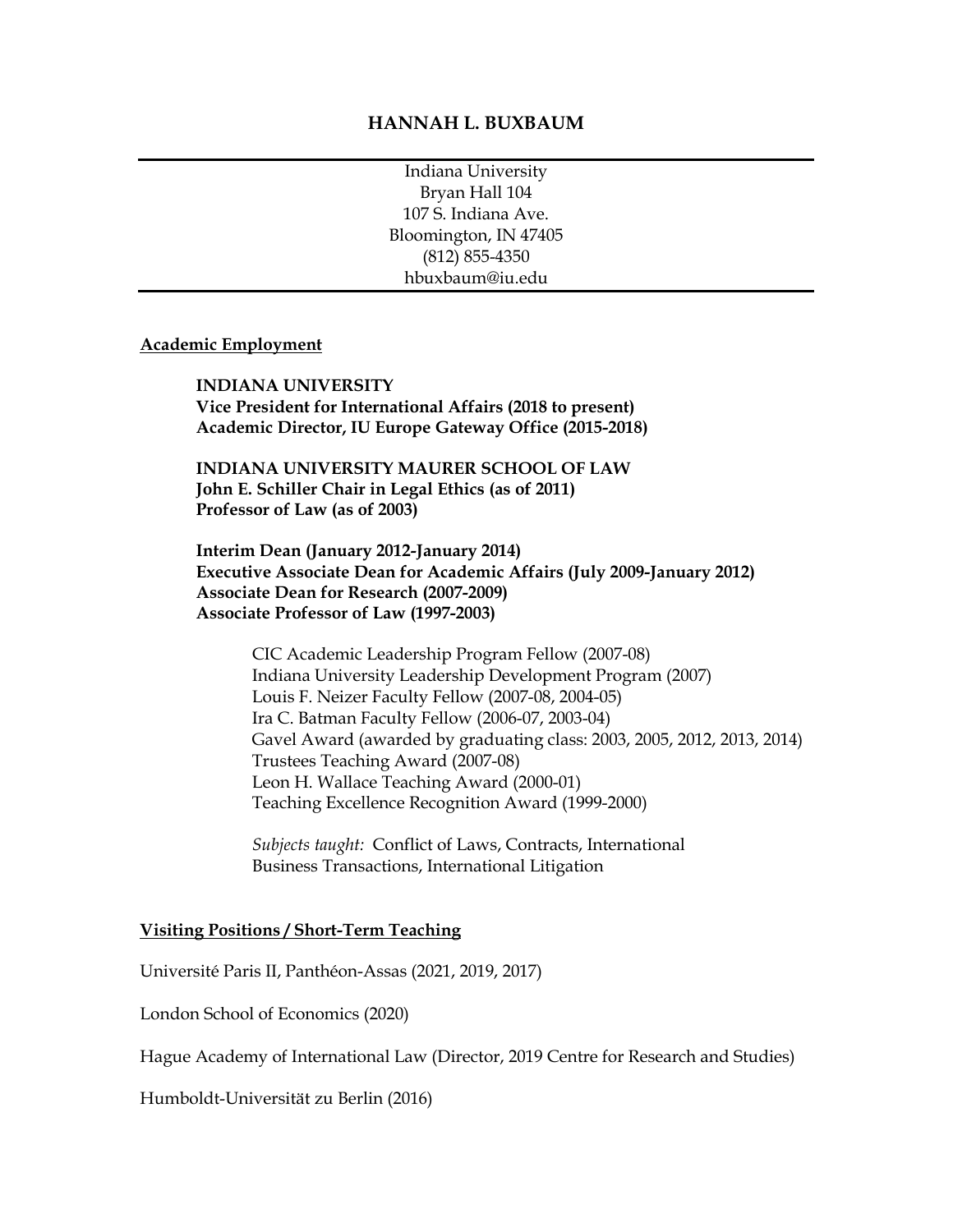Scholar in Residence, WilmerHale, London (2016)

Studienstiftung des deutschen Volkes (German National Academic Foundation) Summer Academy (2014)

Hague Academy of International Law (2013)

Hague Academy of International Law External Programme, Buenos Aires (2012)

International Commercial Law Seminar, University of California at Davis/University of Cologne (2008-12, 2006)

Alexander von Humboldt Foundation Research Fellow, University of Cologne (2005-06)

University of San Diego Institute on International and Comparative Law, London (2003)

Universität zu Köln (2002)

Friedrich-Alexander-Universität Erlangen-Nürnberg (2001)

Christian-Albrechts-Universität zu Kiel (2000)

#### **Other Employment**

**Davis Polk & Wardwell, New York, NY.** Associate, Corporate Department, 1993-1997.

Active in areas of banking, mergers and acquisitions, and securities law, with an emphasis on global capital-market transactions. Frankfurt office, 1994 to 1996.

#### **Education**

#### **Ruprecht-Karls-Universität, Heidelberg, Germany**

LL.M. 1993, *summa cum laude* ("sehr gut") Thesis: *Das Universalitätsprinzip in der Theorie und in der Praxis: Aussichten der Reform des Deutschen Internationalen Insolvenzrechts* ("The Universality Principle in Theory and in Practice: Prospects for the Reform of German International Insolvency Law") Thesis supervisor: Prof. Dr. Dr. h.c. mult. Erik Jayme Jacob Gould-Schurman Fellowship

#### **Cornell Law School, Ithaca NY**

J.D. 1992, *magna cum laude* Order of the Coif Cornell Law Review (Articles Editor) Teaching Assistant (Constitutional Law, Freedom of Expression, Torts) Finalist, Cuccia Cup Moot Court Competition Member, Moot Court Board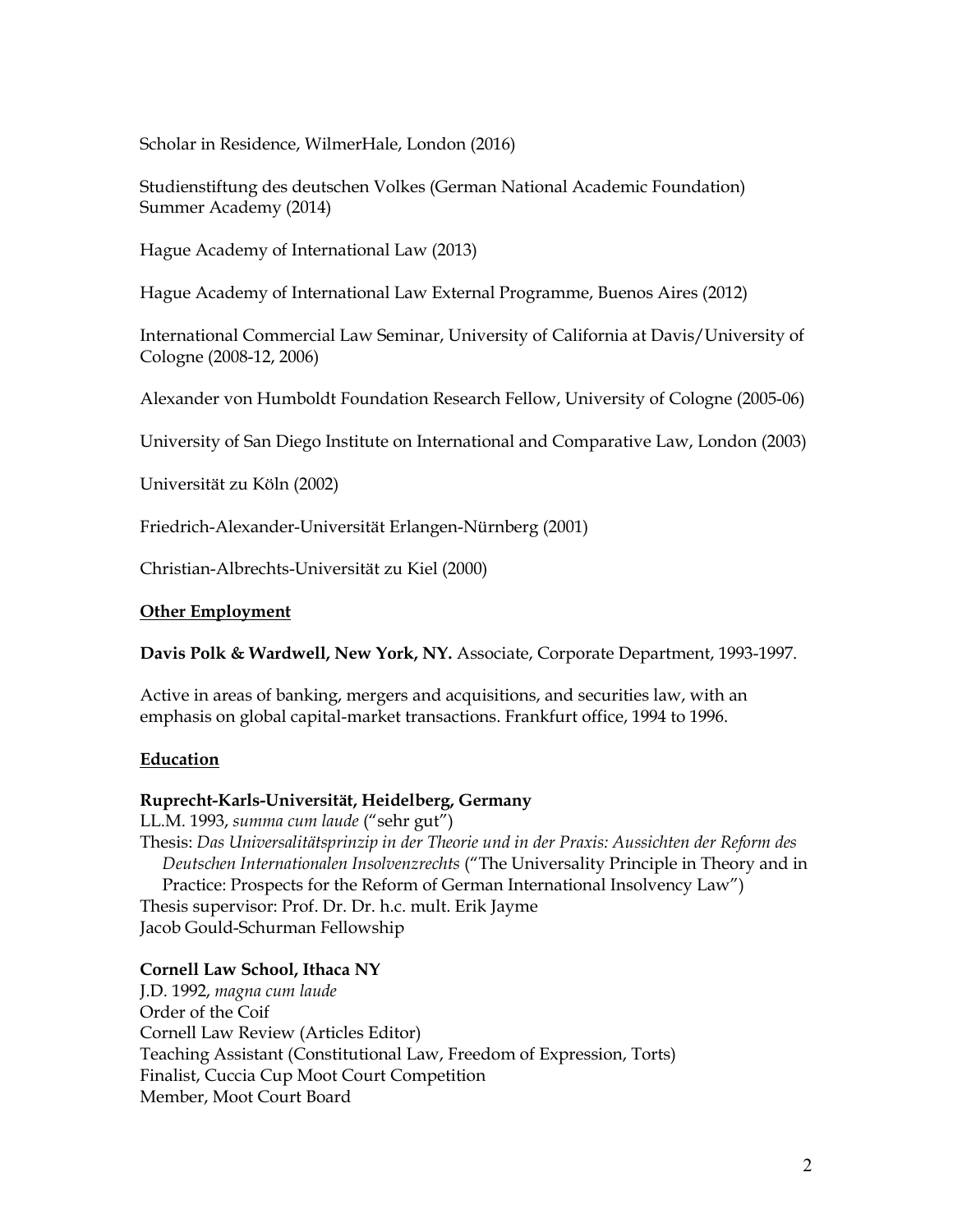## **Cornell University, Ithaca NY**

B.A. 1987 (English), *cum laude* Thesis: *Presentation and Representation in Shakespeare's Antony and Cleopatra*

## **Publications**

### **Books**

TRANSNATIONAL BUSINESS PROBLEMS (sixth edition) (with Detlev Vagts, William Dodge and Harold Koh) (Foundation Press, 2019)

A CONFLICT-OF-LAWS ANTHOLOGY (second edition) (with Gene R. Shreve) (LexisNexis, 2012)

PROCEEDINGS OF THE 98TH ANNUAL MEETING OF THE AMERICAN SOCIETY OF INTERNATIONAL LAW (with J. Chuang, eds.) (2004)

# **Articles and Book Chapters**

*Transnational Antitrust Law*, in THE OXFORD HANDBOOK OF TRANSNATIONAL LAW (P. Zumbansen ed., 2021)

*Reasonableness as a Limitation on the Extraterritorial Application of U.S. Law: From 403 to 405 (via 404)*, in THE RESTATEMENT AND BEYOND: THE PAST, PRESENT AND FUTURE OF U.S. FOREIGN RELATIONS LAW (Paul B. Stephan and Sarah H. Cleveland eds. 2020) (with Ralf Michaels)

*Capital Markets and Conflict of Laws: From Mutual Recognition to Substituted Compliance*, in FESTSCHRIFT FOR HERBERT KRONKE (C. Benicke & S. Huber eds. 2020)

*Extraterritoriality in the Public and Private Enforcement of U.S. Regulatory Law*, in PRIVATE INTERNATIONAL LAW: CONTEMPORARY CHALLENGES AND CONTINUING RELEVANCE (D. Fernandez-Arroyo & F. Ferrari eds. 2019)

*Public Regulation and Private Enforcement in a Global Economy: Strategies for Managing Conflict*, 399 RECUEIL DES COURS 267 (2019)

*The Interpretation and Effect of Permissive Forum Selection Clauses Under U.S. Law*, 66 AMERICAN JOURNAL OF COMPARATIVE LAW (SUPP) 127 (2018); reprinted in OPTIONAL CHOICE OF COURT AGREEMENTS IN PRIVATE INTERNATIONAL LAW 501 (M. Keyes ed., 2020)

*Determining the Territorial Scope of State Law in Interstate and International Conflicts: Comments on the Draft Restatement (Third) and on the Role of Party Autonomy*, 27 DUKE JOURNAL OF INTERNATIONAL AND COMPARATIVE LAW 381 (2017)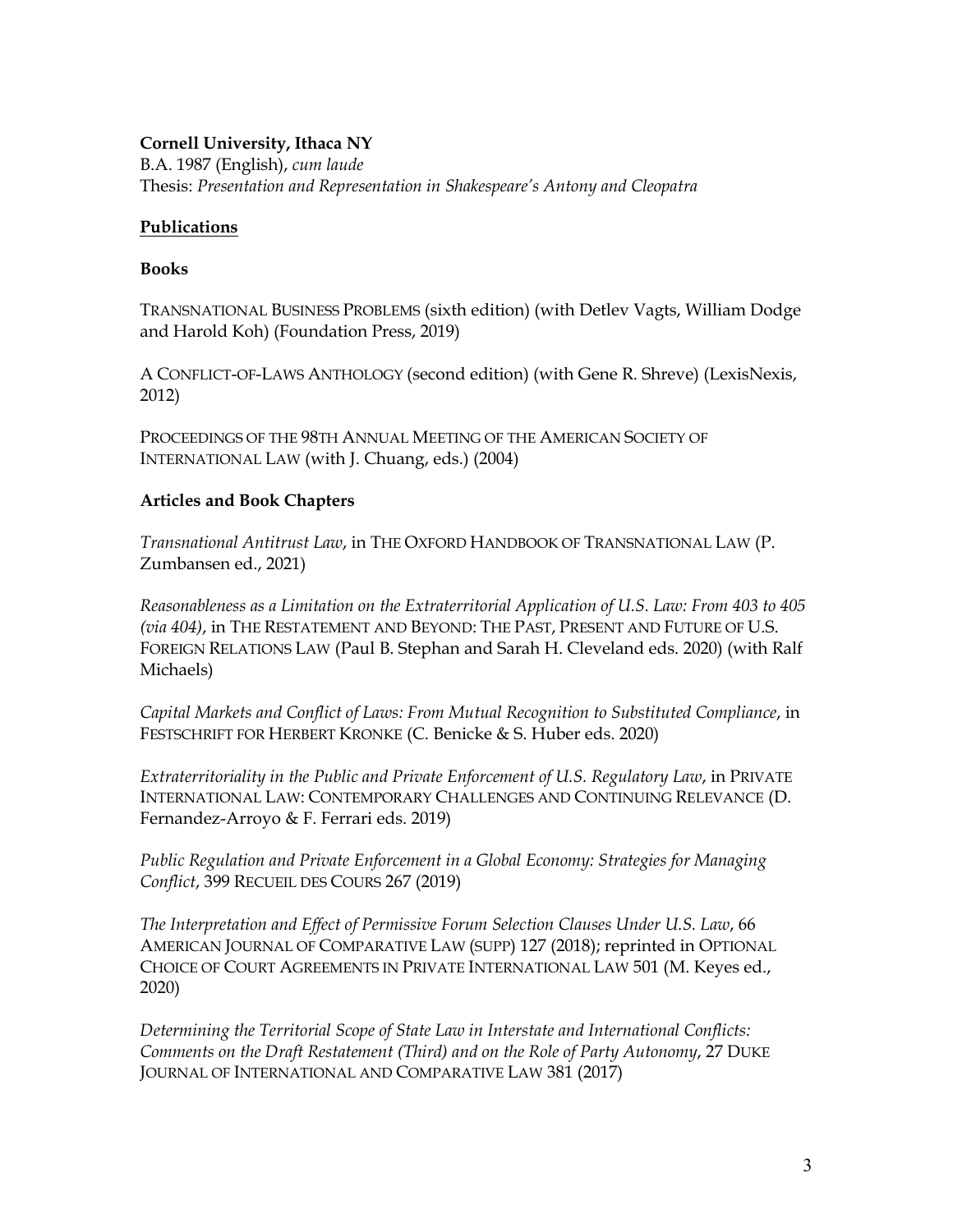*Transnational Legal Ordering and Regulatory Conflict: Lessons From the Regulation of Cross-Border Derivatives*, 1 UC IRVINE JOURNAL OF INTERNATIONAL, TRANSNATIONAL, AND COMPARATIVE LAW (2017)

*Foreign Governments as Plaintiffs in U.S. Courts and the Case Against "Judicial Imperialism,"* 73 WASHINGTON & LEE LAW REVIEW 653 (2016)

*The Viability of Enterprise Jurisdiction: A Case Study of the Big Four Accounting Firms,* 48 U.C. DAVIS LAW REVIEW 1769 (2015)

*Class Actions, Conflict and the Global Economy*, in Festschrift für Rolf Stürner 1443 (A. Bruns et al., eds., 2013); reprinted in 21 INDIANA JOURNAL OF GLOBAL LEGAL STUDIES 585 (2014)

*Remedies for Foreign Investors Under U.S. Federal Securities Law*, 75 LAW & CONTEMPORARY PROBLEMS 161 (2012)

*Jurisdiction and Choice of Law in International Antitrust Law: A U.S. Perspective*, in International Antitrust Litigation: Conflict of Laws and Coordination 225 (J. Basedow et al., eds. 2012) (with R. Michaels)

*National Jurisdiction and Global Business Networks*, 17 INDIANA JOURNAL OF GLOBAL LEGAL STUDIES 165 (2010)

*Personal Jurisdiction Over Foreign Directors in Cross-Border Securities Litigation*, 35 JOURNAL OF CORPORATION LAW 71 (2009)

*Conflict of Laws Conventions and Their Reception in National Legal Systems: Report for the United States*, International Academy of Comparative Law (2009)

*Territory, Territoriality and the Resolution of Jurisdictional Conflict*, 57 AMERICAN JOURNAL OF COMPARATIVE LAW 631 (2009)

*Competition in the Private Enforcement of Regulatory Law*, in ECONOMIC LAW AS AN ECONOMIC GOOD: ITS RULE FUNCTION AND ITS TOOL FUNCTION IN THE COMPETITION OF SYSTEMS 129 (Karl M. Meessen, ed.) (Sellier, 2009)

*Culture and Conflict in the Enforcement of Competition Law*, in GLOBALER WETTBEWERB UND NATIONALE WETTBEWERBSORDNUNGEN [GLOBAL COMPETITION AND NATIONAL COMPETITION POLICIES]: PROCEEDINGS OF THE 41ST FIW SYMPOSIUM 39 (Carl-Heymann, 2008)

*Incentives to Promote the Private Enforcement of Law: A View From the United States*, in ZUGANG ZUM RECHT: EUROPÄISCHE UND US-AMERIKANISCHE WEGE DER PRIVATEN RECHTSDURCHSETZUNG 91 (H.-P. Mansel et al., eds. 2008)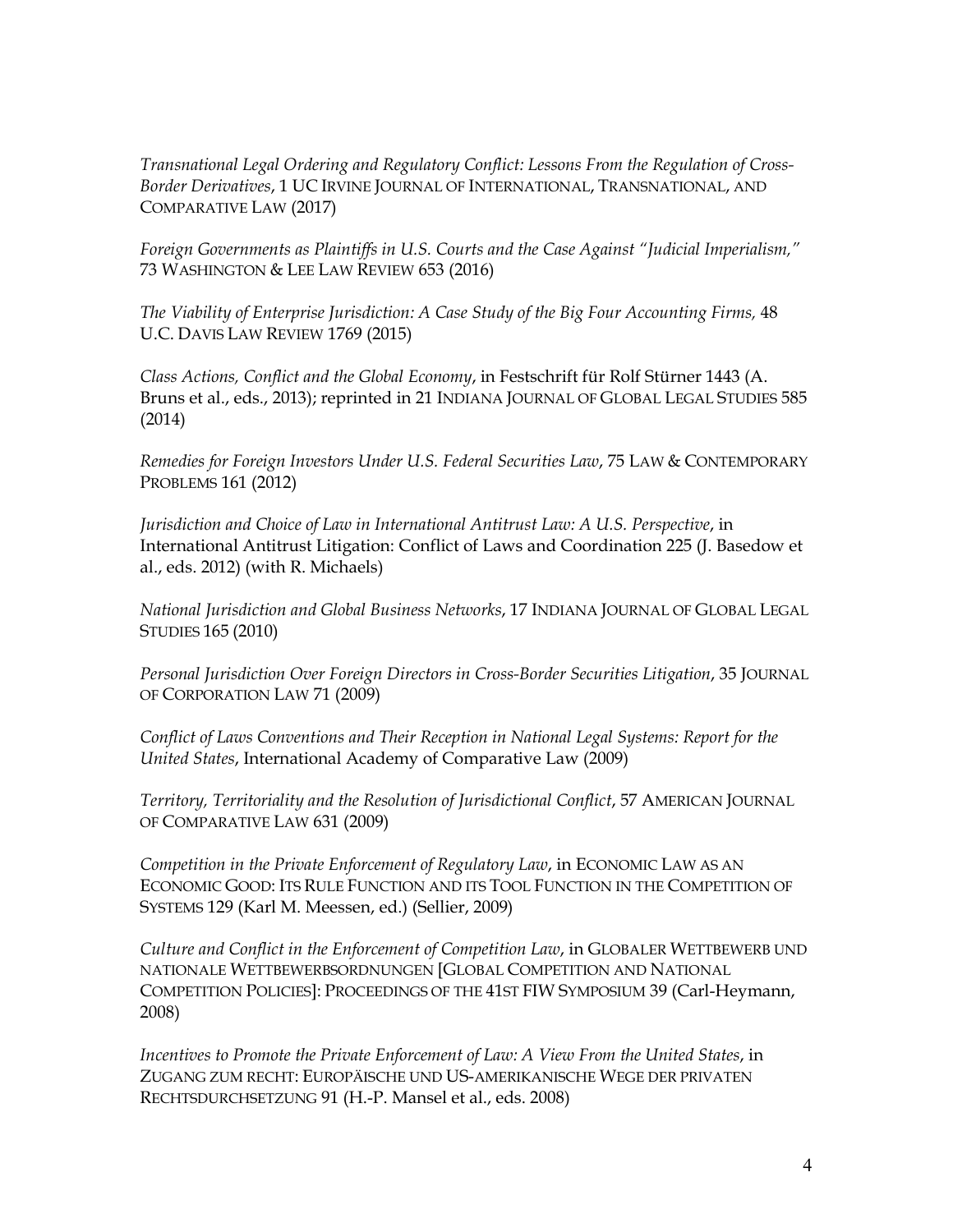*Mandatory Rules in Civil Litigation: Status of the Doctrine Post-Globalization*, 18 AMERICAN REVIEW OF INTERNATIONAL ARBITRATION 21 (2007)

*Multinational Class Actions Under Federal Securities Law: Managing Jurisdictional Conflict*, 46 COLUMBIA JOURNAL OF TRANSNATIONAL LAW 14 (2007)

Selected for reprinting in INTERNATIONAL LITIGATION 2010, Practising Law Institute Selected for reprinting in 2009 SECURITIES LAW REVIEW 427 Cited in Morrison v. National Australia Bank, 561 U.S. 247 (2010)

*Defining the Function and Scope of Group Litigation: The Role of Class Actions for Monetary Damages in the United States*, in KOLLEKTIVE RECHTSDURCHSETZUNG – RECHTSVERGLEICHENDE UND RECHTSPOLITISCHE TENDENZEN 215 (P. Gottwald ed., 2008)

*Private Enforcement of Competition Law in the United States: Of Optimal Deterrence and Social Costs*, in PRIVATE ENFORCEMENT OF EC COMPETITION LAW 41 (J. Basedow, ed., 2007)

*Transnational Regulatory Litigation,* 46 VIRGINIA JOURNAL OF INTERNATIONAL LAW 251 (2006)

Selected for reprinting in PRIVATE INTERNATIONAL LAW AND PUBLIC LAW, Elgar Publishing 2015 (H. Muir Watt ed.)

*German Legal Culture and the Globalization of Competition Law: A Historical Perspective on the Expansion of Private Antitrust Enforcement*, 23 BERKELEY JOURNAL OF INTERNATIONAL LAW 474 (2005)

*Improving Transatlantic Cooperation in the Taking of Evidence*, in INTERNATIONAL CIVIL LITIGATION IN EUROPE AND RELATIONS WITH THIRD STATES (A. Nuyts and N. Watté eds., 2005)

*Jurisdictional Conflict in Global Antitrust Enforcement*, 16 LOYOLA CONSUMER LAW REVIEW 365 (symposium issue) (2004)

*Regulatory Policy in Transnational Litigation: The Influence of Judicial Globalization*, in Festschrift für Erik Jayme (H. Mansel et al., eds. 2004)

*Forum Selection in International Contract Litigation: The Role of Judicial Discretion*, 12 WILLAMETTE JOURNAL OF INTERNATIONAL LAW AND DISPUTE RESOLUTION 185 (symposium issue) (2004)

Selected for reprinting in PROCEDURE AND PRIVATE INTERNATIONAL LAW, Elgar Publishing 2017 (W. Perdue ed.)

*Unification of the Law Governing Secured Transactions: Progress and Prospects for Reform*, 2003 1/2 UNIFORM LAW REVIEW 321 (2003)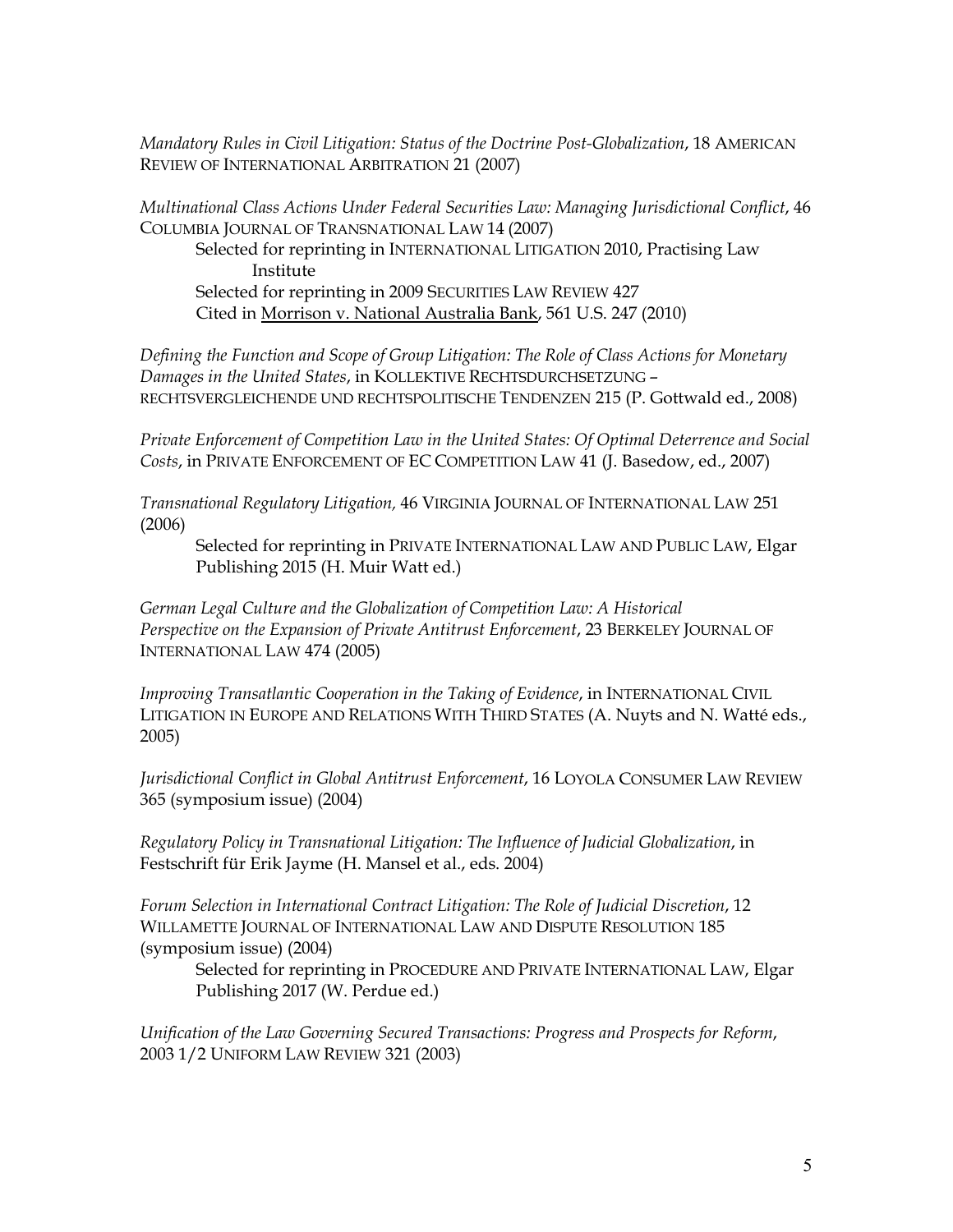*Assessing Sovereign Interests in Cross-Border Discovery Disputes: Lessons from Aérospatiale,*  38 TEXAS INTERNATIONAL LAW JOURNAL 87 (symposium issue) (2003) Selected for reprinting in PROCEDURE AND PRIVATE INTERNATIONAL LAW, Elgar Publishing 2017 (W. Perdue ed.)

*Conflict of Economic Laws: From Sovereignty to Substance*, 42 VIRGINIA JOURNAL OF INTERNATIONAL LAW 931 (2002)

*The Private Attorney General in a Global Age: Public Interests in Private International Antitrust Litigation,* 26 YALE JOURNAL OF INTERNATIONAL LAW 219 (2001)

*Cooperative International Regulatory Enforcement and the Privilege Against Self-Incrimination*, 43 GERMAN YEARBOOK OF INTERNATIONAL LAW 171 (2000)

*Rethinking International Insolvency: The Neglected Role of Choice-of-Law Rules and Theory*, 36 STANFORD JOURNAL OF INTERNATIONAL LAW 23 (2000)

## **Case Notes, Comments, Book Reviews and Miscellaneous**

RICO's Extraterritorial Application: *RJR Nabisco, Inc. v. European Community*, 37 PRAXIS DES INTERNATIONALEN PRIVAT- UND VERFAHRENSRECHTS (IPRAX) 106 (2017)

*TLOs and Global Financial Markets: The Case of Derivatives*, American Society of International Law 109th Annual Meeting Proceedings 71 (2016)

*The Scope and Limitations of the Presumption Against Extraterritoriality*, 110 AJIL Unbound 62-67 (2016)

Morrison v. National Australia Bank: *Defining the Domestic Interest in International Securities Litigation*, American Society of International Law 105th Annual Meeting Proceedings 402 (2012)

*Global Wrongs, Local Remedies*, in INTERNATIONAL INSTITUTIONAL REFORM (A. Fijalkowski, ed., 2006) (proceedings of Hague Joint Conference on Contemporary Issues of International Law)

*National Courts, Global Cartels: F. Hoffman-LaRoche Ltd. v. Empagran, S.A.,* 5 GERMAN LAW JOURNAL 1095 (2004)

*Comment: A Post-Colonial View of Transjudicialism*, 11 INDIANA JOURNAL OF GLOBAL LEGAL STUDIES (2004)

*Corporate Accountability Reform in the United States: The Sarbanes-Oxley Act of 2002 and its Application to Foreign Accountants*, 23 PRAXIS DES INTERNATIONALEN PRIVAT- UND VERFAHRENSRECHTS (IPRAX) 78 (2003)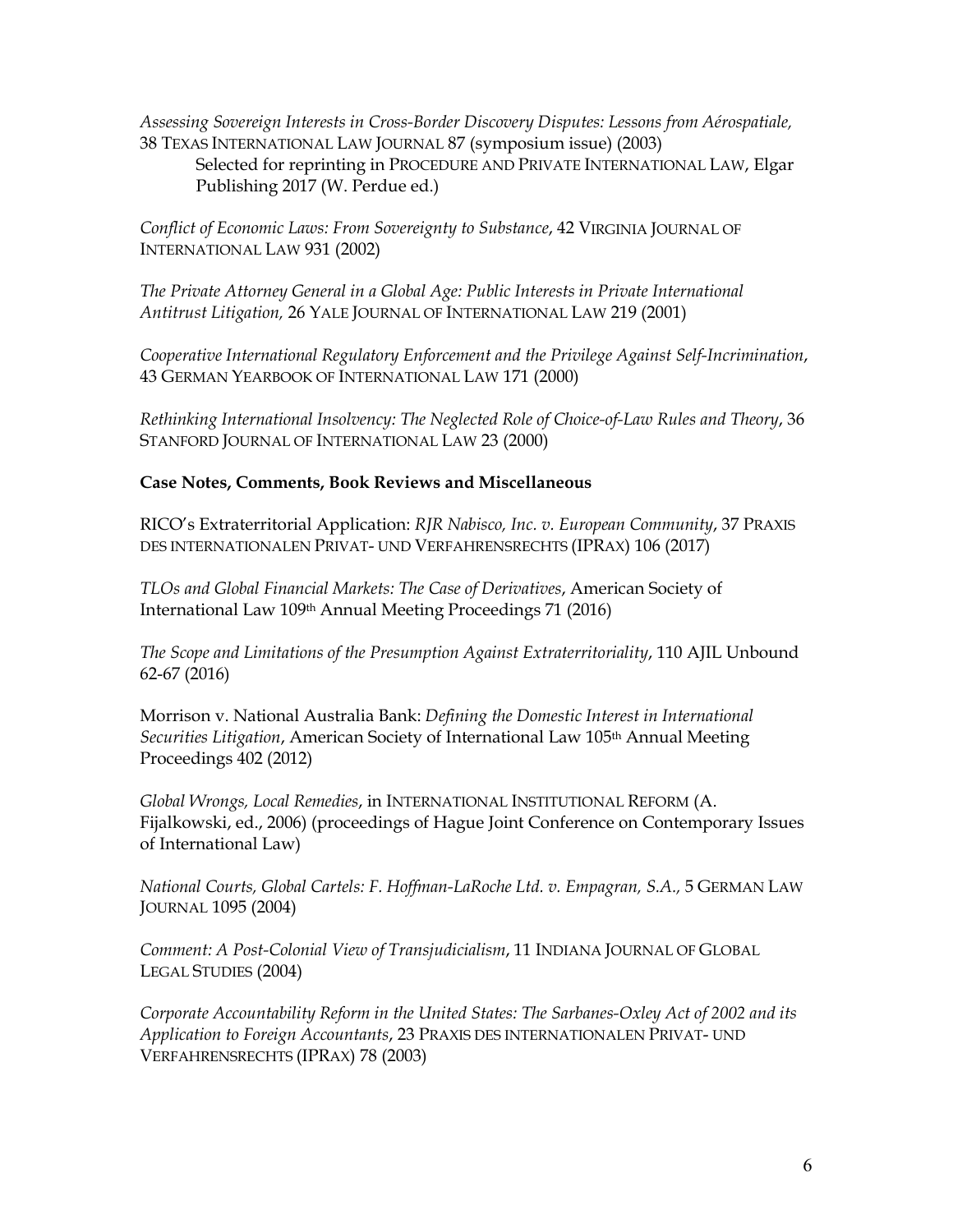*Book Review: Richard Potok (ed.), Cross Border Collateral: Legal Risk and Conflict of Laws*, 50 AMERICAN JOURNAL OF COMPARATIVE LAW 877 (2002)

*The Role of Public Policy in International Contracts: Reflections on the U.S. Litigation Concerning Lloyd's of London*, 22 PRAXIS DES INTERNATIONALEN PRIVAT- UND VERFAHRENSRECHTS (IPRAX) 232 (2002)

*Asset Freezes in United States Federal Courts: Grupo Mexicano de Desarrollo, S.A. v. Alliance Bond Fund, Inc.*, 20 PRAXIS DES INTERNATIONALEN PRIVAT- UND VERFAHRENSRECHTS (IPRAX) 39 (2000)

*Book Review: Edgar J. Habscheid, Cross-Border Bankruptcy Law of the United States and Germany*, 6 INDIANA JOURNAL OF GLOBAL LEGAL STUDIES 419 (1999)

*Diskussion zum Referat Hess*, in CORPORATE GOVERNANCE (Feddersen, Hommelhof and Schneider, eds., 1996)

### **Presentations**

*Equivalence Regimes in Transnational Regulation: From Comparability to Convergence*, Workshop Series, Max Planck Institute for Comparative and International Private Law, Hamburg (July 2021 (virtual))

*Regulatory Equivalents and Mutual Recognition in Cross-Border Regulation*, Université Paris II, Panthéon-Assas, France (May 2021 (virtual))

*Mutual Recognition Regimes in Transnational Regulation: From Comparability to Convergence,*  Irving Tragen Lecture on Comparative Law, UC Berkeley School of Law (April 2021 (virtual))

Distinguished Discussant, 22nd Annual Grotius Lecture (Yves Daudet, *Never Let a Good Crisis Go to Waste: Can International Law Seize the Advantage?*), American Society of International Law Annual Meeting (March 2021 (virtual))

*"Reasonableness" Limits in Extraterritorial Regulation*, London School of Economics (January 2020)

*Extraterritoriality in the Public and Private Enforcement of U.S. Regulatory Law*, Université Paris II, Panthéon-Assas, France (April 2019)

*Extraterritorial Application of U.S. Regulatory Law in Administrative Proceedings, Criminal Proceedings, and Private Litigation*, Conference on The Continuing Relevance of Private International Law and New Challenges, New York University School of Law (November 2018)

*Developments in U.S. Conflicts Law: The Draft Restatement (Third) of Conflict of Laws*, Université Paris II, Panthéon-Assas, France (December 2017)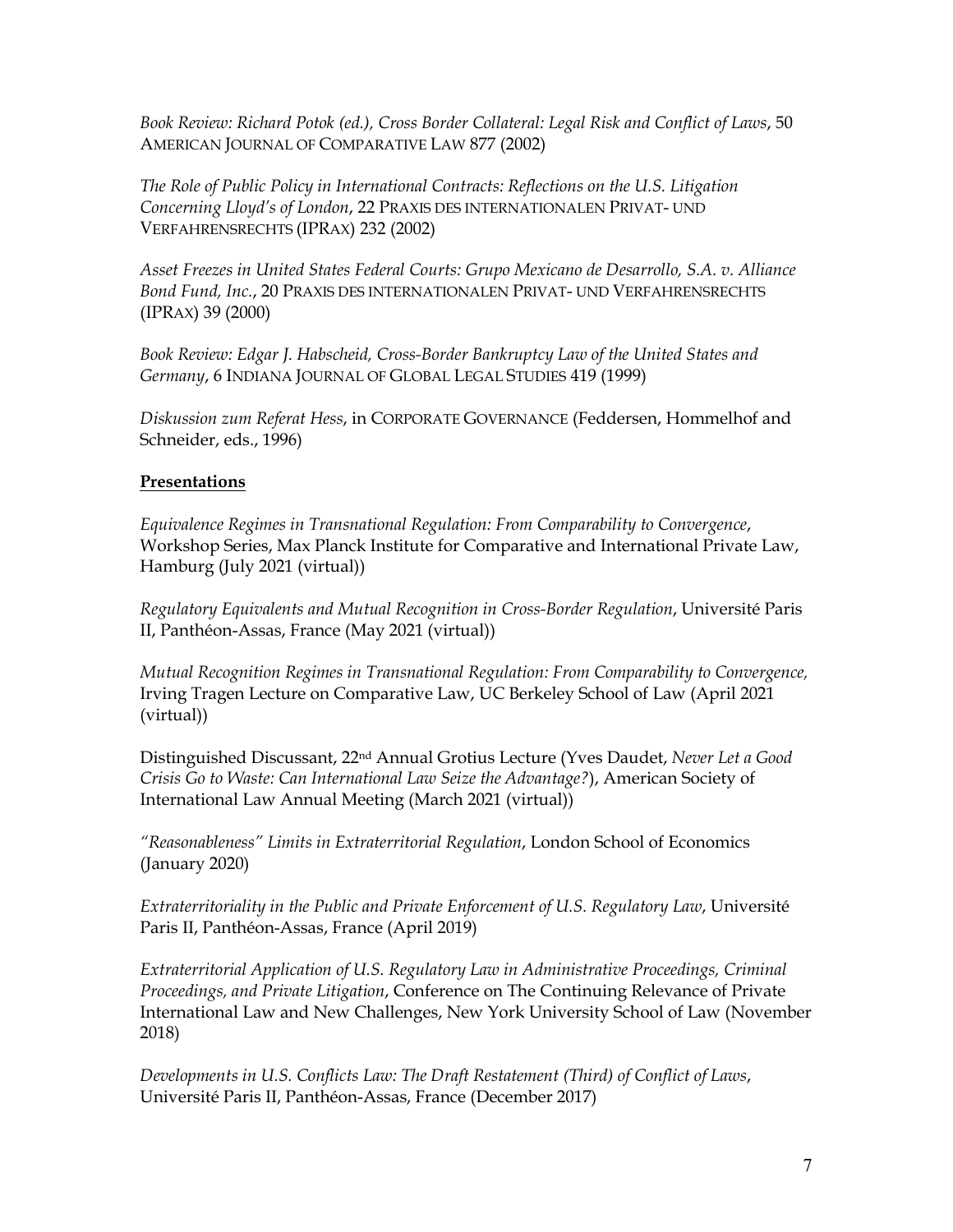*Sustainability Reporting and Financial Disclosure Regimes*, 9th Transnational Commercial Law Teachers' Meeting, Radboud University, The Netherlands (November 2017)

*A Private International Law for International Antitrust* (with Ralf Michaels), 7th Journal of Private International Law Conference, Pontifical Catholic University of Rio de Janeiro, Brazil (October 2017)

*The Review of Judicial Acts in Investor-State Arbitration,* Conference on New-Generation Free Trade Agreements and National Regulatory Sovereignty, University of Szeged, Hungary (May 2017)

*Export Controls and the Limits on Legislative Jurisdiction*, ABA Section on International Law Annual Meeting, Washington D.C. (April 2017)

*Regulatory Regions*, Indiana Journal of Global Legal Studies 25th Anniversary Conference, Bloomington IN (March 2017)

*Mapping the Multinational Enterprise,* Humboldt Global Research Colloquium, Washington D.C. (March 2017)

*Developments in Investor-State Dispute Resolution Under Free Trade Agreements*

Kim & Chang, Seoul (December 2016)

Korean Bar Association, Seoul (December 2016)

Hongik University College of Law, Seoul (December 2016)

*Interstate and International Conflicts: The Role of the Presumption Against Extraterritoriality in Determining the Scope of Statutory Law*, Duke Journal of Comparative and International Law Symposium, Duke University School of Law, Durham (November 2016)

*Extraterritoriality in Transnational Regulation: The Special Problem of Private Enforcement*, EBS Law School, Wiesbaden, Germany (October 2016)

*The Turn Toward Unilateralism in American Choice of Law*, PILAGG Seminar, Sciences Po Ecole de Droit, Paris (October 2016)

*The Regional Turn in Transnational Law*, Conference on Jessup's Bold Proposal, Transnational Law Institute—King's College London (July 2016)

*International Economic Regulation: From Conflict of Laws to Transnational Law*, 100th Anniversary Symposium of the Institute for Foreign and International Private Law, University of Heidelberg, Germany (June 2016)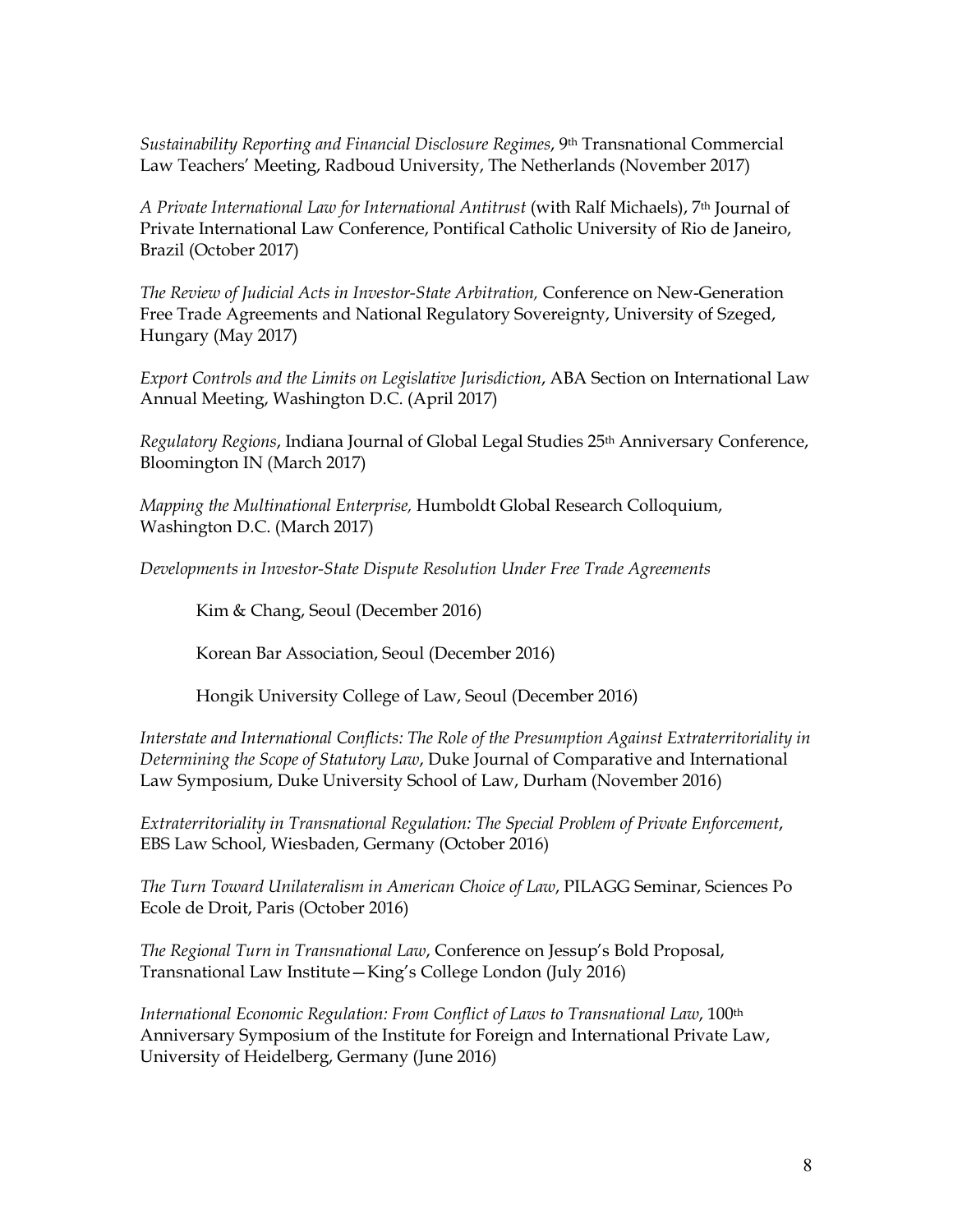*Foreign Governments as Plaintiffs in U.S. Courts and the Case Against "Judicial Imperialism,"* WilmerHale, London (May 2016)

*TLOs and Global Financial Markets: The Case of Derivatives*, American Society of International Law Annual Meeting (March 2016)

*Foreign Governments as Plaintiffs in U.S. Courts*

International Law in Domestic Courts Annual Workshop, Ann Arbor, Michigan (December 2015)

Max Planck Institute Luxembourg for International, European and Regulatory Procedural Law, Luxembourg (June 2015)

Julius-Maximilians-Universität Würzburg, Germany (June 2015)

*Transnational Legal Ordering and Global Securities Markets*, Symposium on Transnational Legal Ordering of Private Law and Business Regulation, UC Irvine School of Law (May 2015)

*Resolving Cross-Border Disputes: The Interplay Between Domestic and International Law and Institutions*, National Chiao Tung University, Taiwan (with A. Parrish) (December 2014)

*Foreign Governments as Plaintiffs in U.S. Courts*, International Law Colloquium, BYU School of Law (November 2014)

*Accounting Firms as Transnational Networks: Testing the Viability of "Enterprise Jurisdiction,"*

Corporate and Securities Litigation Workshop, University of Richmond (October 2014)

Faculty Workshop, Chicago-Kent School of Law (October 2014)

Faculty Workshop, Vanderbilt Law School (September 2014)

Presented the *General Report on the Recognition and Enforcement of Foreign Arbitral Awards* (authored by George Bermann), International Academy of Comparative Law Quadrennial Congress, Vienna, Austria (July 2014)

*Regulating the Multinational Enterprise: The Case of Accounting Networks*, International Law Colloquium Series, University of Georgia (Athens, GA, February 2014)

*Private Enforcement of Regulatory Law Within the Public International Law Framework*, Conference on Justice Beyond the State: Transnationalism and Law, University of Windsor, Canada (September 2013)

*Transnational Regulatory Litigation*, Esade Law School, Barcelona (December 2012)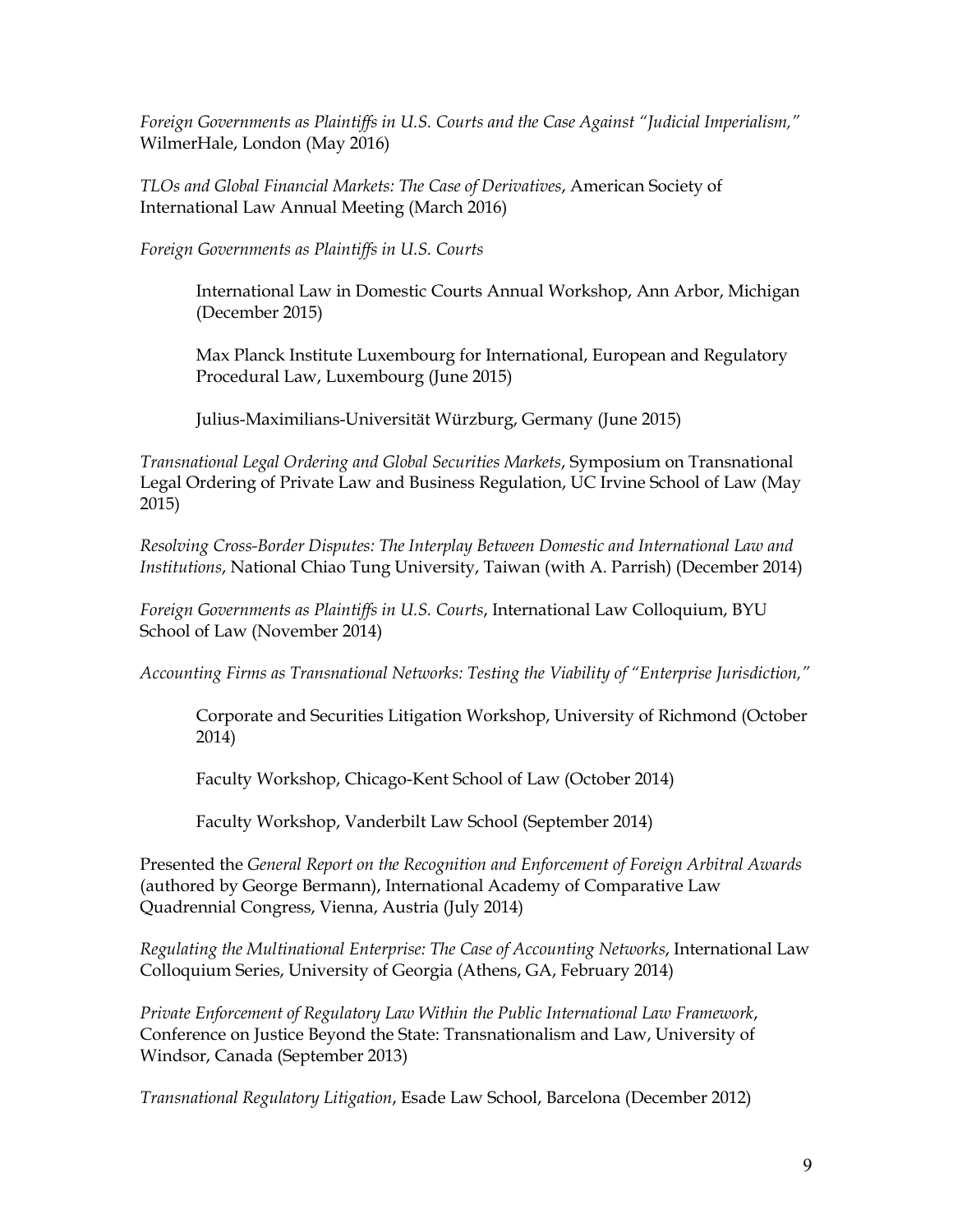*The Role of Class Actions for Monetary Damages Under U.S. Law*, Conference on Comparative Law and Global Common Law, China University of Political Science and Law, Beijing, China (September 2011)

*Remedies for Foreign Investors: Accessing U.S. Courts Post-Morrison*, Deutsch-Amerikanische Juristen-Vereinigung, Bonn, Germany (June 2011) and Munich, Germany (July 2011)

*Class Actions in the Global Economy*, Inaugural Lecture for the John E. Schiller Chair in Legal Ethics, Indiana University Maurer School of Law, Bloomington, Indiana (April 2011)

*Remedies for Foreign Investors Under U.S. Federal Securities Law*, 17th Annual Conference, Institute for Law & Economic Policy, Palm Beach, Florida (April 2011)

*The Rhetoric of Extraterritoriality*, Symposium: Beyond Borders – Extraterritoriality in American Law, Southwestern Law School (October 2010)

*The Recognition and Enforcement of Foreign-Country Judgments: A Comparative Perspective*, Association of American Law Schools Mid-Year Meeting, New York (June 2010)

*Foreign-Cubed Securities Class Actions*, International Litigation 2010, Practising Law Institute, New York (May 2010)

*The "Global Enterprise" in Cross-Border Securities Litigation*, The Corporate Law Center 23rd Annual Symposium, University of Cincinnati College of Law (March 2010)

*Personal Jurisdiction Over Foreign Directors*, 15th Annual Conference, Institute for Law & Economic Policy, Scottsdale, Arizona (April 2009)

*Foreign-Cubed Class Actions*, European Affairs and Securities Litigation Committees, City Bar Association of New York (December 2008)

*Territorialism and the Resolution of Jurisdictional Conflict: Public- and Private-Law Frameworks*, Colloquium on Public/Private International Law, UNLV Law School (September 2008)

*Culture and Conflict in the Enforcement of Competition Law*, Global Competition and National Competition Policies: 41st Symposium of the FIW [Research Institute for Economic Constitution and Competition], Innsbruck, Austria (February 2008)

*Private Enforcement of Antitrust Law*, Conference on Economic Law as an Economic Good, Düsseldorf, Germany (November 2007)

*National Jurisdiction Over Global Business Networks*, Ninth Annual Earl Snyder Lecture, Lauterpacht Centre for International Law, Cambridge, England (October 2007)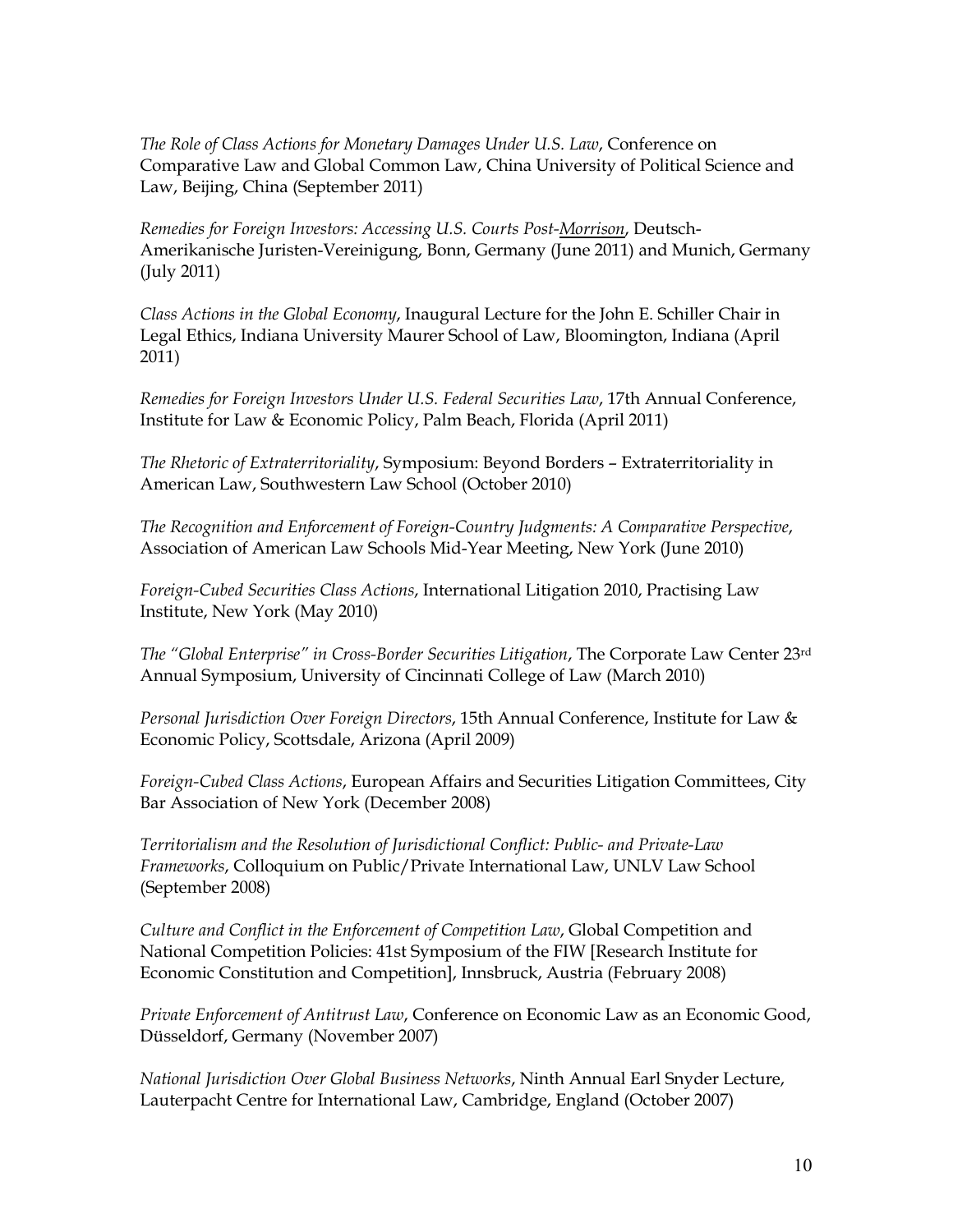*Mandatory Rules in International Civil Litigation*, Colloquium on Mandatory Rules of Law in International Arbitration, Columbia Law School (June 2007)

*Incentives to Promote the Private Enforcement of Regulatory Law*, Conference on Access to Justice, Bayer Foundation for German and International Business Law, Leverkusen, Germany (June 2007)

*On the Function and Scope of Group Litigation: The Role of Class Actions for Monetary Damages*, Bi-Annual Conference, Society of International Procedural Law, Regensburg, Germany (April 2007)

*Global Class Actions Under U.S. Securities Law*, Global Law Workshop, Duke Law School (March 2007)

*Transnational Securities Fraud and the Rise of the Global Class Action*, Faculty Workshop, SMU-Dedman School of Law (February 2007)

*Territorialism and the Resolution of Jurisdictional Conflict*, Second Annual Michigan-Illinois Comparative Law Work-in-Progress Workshop (February 2007)

*Transnational Securities Fraud and the Rise of the Global Class Action*, Faculty Workshop, University of Arizona College of Law (October 2006)

*Private Enforcement of Regulatory Law in the Transnational Context*, University of Erlangen, Germany (June 2006)

*European Investor Participation in U.S. Securities Class Actions: Emerging Trends*, Interest Group Conference, Deutsch-Amerikanische Juristen-Vereinigung, Frankfurt, Germany (May 2006)

*Private Enforcement of Competition Law – the U.S. Experience*, Conference on Private Enforcement of EC Competition Law, Max Planck Institute for Foreign Private and Private International Law, Hamburg, Germany (April 2006)

*The Future of Territorialism in Resolving Jurisdictional Conflicts: A Study in International Competition Regulation*, Faculty Workshops, Cornell Law School and University of North Carolina (March 2006)

*Global Class Actions Under U.S. Securities Law: The Participation of Foreign Investors*, Gibson Dunn & Crutcher, Munich, Germany (February 2006)

*Private Litigation of Transnational Regulatory Claims: Developments in Extraterritoriality*, University of Freiburg, Germany (December 2005)

*Regulating Economic Markets: The United States as Global Policeman?*, Heidelberg Center for American Studies, Heidelberg, Germany (November 2005)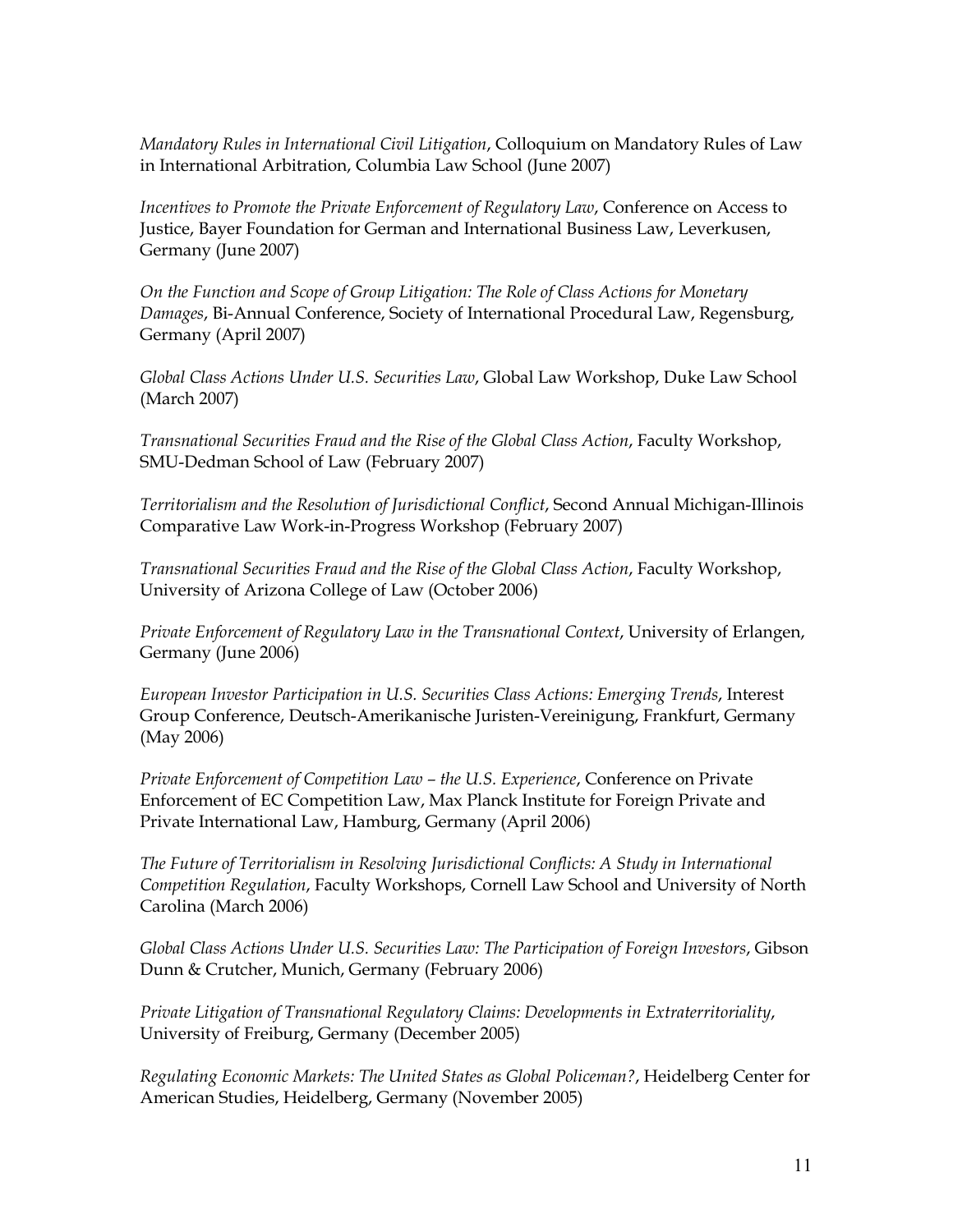*Civil Litigation of International Antitrust and Securities Claims: Foreign Plaintiffs in U.S. Courts*, Deutsch-Amerikanische Juristen-Vereinigung, Düsseldorf, Germany (October 2005)

*Global Wrongs, Local Remedies*, Hague Joint Conference on Contemporary Issues of International Law (July 2005)

*Defending Litigation in U.S. Courts*, Summer Academy on International Dispute Resolution, Heidelberg, Germany (June 2005)

*Global Wrongs, Local Remedies – Jurisdiction in a Globalizing World*, Keynote Speech, German Law Journal Annual Workshop, Duke University School of Law (October 2004)

*Sovereignty and State Identity in Transnational Litigation*, Transatlantic Policy Colloquium, LBJ School of Public Affairs, University of Texas (September 2004)

*The Supreme Court's Decision in Empagran: A Return to Comity?*, Deutsch-Amerikanische Juristen-Vereinigung, Frankfurt, Germany, and Mannheim, Germany (June 2004)

*Transatlantic Judicial Cooperation from the U.S. Perspective*, Summer Academy on International Dispute Resolution, Heidelberg, Germany (June 2004)

*The Role of Private Litigation in Global Antitrust Enforcement*, Deutsch-Amerikanische Juristen-Vereinigung, Bonn, Germany (June 2004)

*The Regulation of Global Cartels and the Role of International Law*, Faculty Colloquium, IU School of Law (February 2004)

*Foreign Plaintiffs in U.S. Courts*, Symposium on The Future of Private Rights of Action in Antitrust, Loyola University Chicago (February 2004)

*Toward Improved Transatlantic Cooperation in the Taking of Evidence*, International Symposium on Transnational Civil Litigation in the European Judicial Area, Université Libre de Bruxelles (January 2004)

*Judicial Cooperation and Conflict Avoidance*, Association of American Law Schools Annual Meeting, Conflicts Section (January 2004)

*Cross-Border Discovery in the Global Era: Rethinking Sovereign Interests*, Washington University School of Law, St. Louis (December 2003)

*International Cooperation in Transnational Civil Litigation*, Indianapolis Law Club (October 2003)

*Discovery of Evidence Abroad: Practice in U.S. Courts*, European Project on Judicial Cooperation with Third States, New York (May 2003)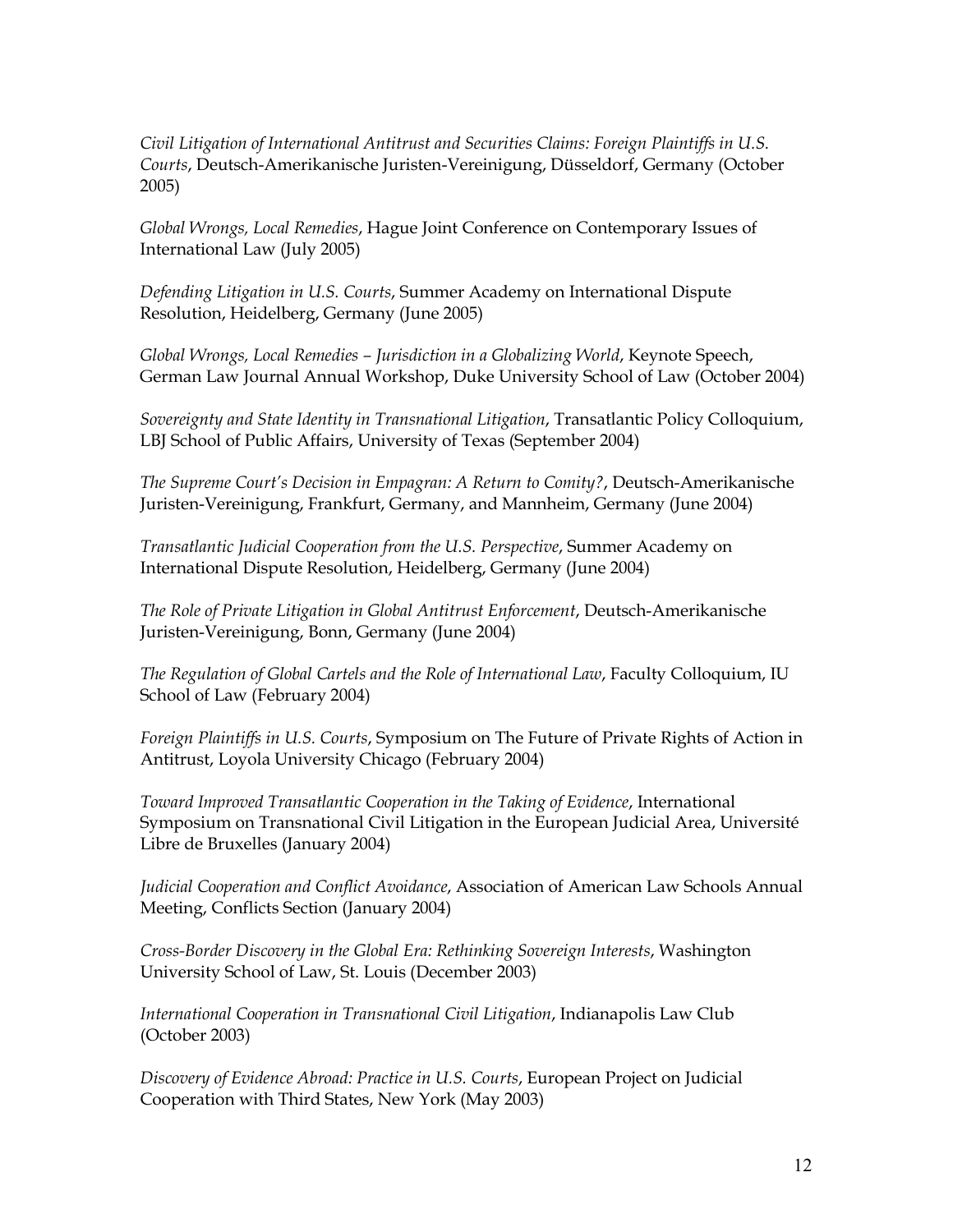*Jurisdiction to Prescribe and Jurisdiction to Enforce: Resolving International Conflicts in the Regulation of Internet Activity*, University of Cincinnati College of Law (April 2003)

*From Empire to Globalization: Comment on The New Zealand Experience*, Globalization of Courts, Indiana Journal of Global Legal Studies Annual Conference (April 2003)

*Conflict of Laws in Cross-Border Collateral Transactions*, International Economic Law Forum, Brooklyn Law School (November 2002)

Fairness Opinions and the Fiduciary Duties of Investment Bankers, Investment Banking Academy, Kelley School of Business (November 2002)

Report on the harmonization of law governing secured transactions, 75th Anniversary Congress, International Institute for the Unification of Private Law (UNIDROIT) (September 2002)

*After Enron: Law and Corporate Responsibility*, Deutsch-Amerikanische Juristen-Vereinigung, Cologne, Germany (June 2002)

*Discovery of Evidence Abroad After Aérospatiale: Territory and the Determination of Sovereign Interests,* Symposium on International Litigation, University of Texas School of Law (February 2002)

*International Business Regulation,* Global Academy, Kelley School of Business (November 2001)

*From Sovereignty to Substantivism in the Resolution of Cross-Border Bankruptcies*, Arthur T. Moller Faculty Workshop, University of Texas School of Law (November 2001)

*Conflict of Laws and International Regulation*, Berger International Speaker Series, Cornell Law School (September 2001)

*The Role of Public Policy in International Contracts: Reflections on the U.S. Litigation Concerning Lloyd's of London*, University of Jena, Germany (May 2001)

*Cross-Border Regulatory Enforcement Proceedings and the Privilege Against Self-Incrimination*, University of Arizona College of Law (November 2000)

*Cooperative Regulatory Enforcement in Europe and the United States, European Economic &* Political Issues Workshop, IU School of Public and Environmental Affairs (October 2000)

*The Liability of Investment Bankers in Corporate Control Transactions*, Investment Banking Academy, Kelley School of Business (October 2000)

*Multijurisdictional Practice, Multidisciplinary Practice, and the Legal Curriculum,* Institute for International Law, University of Kiel, Germany (April 2000)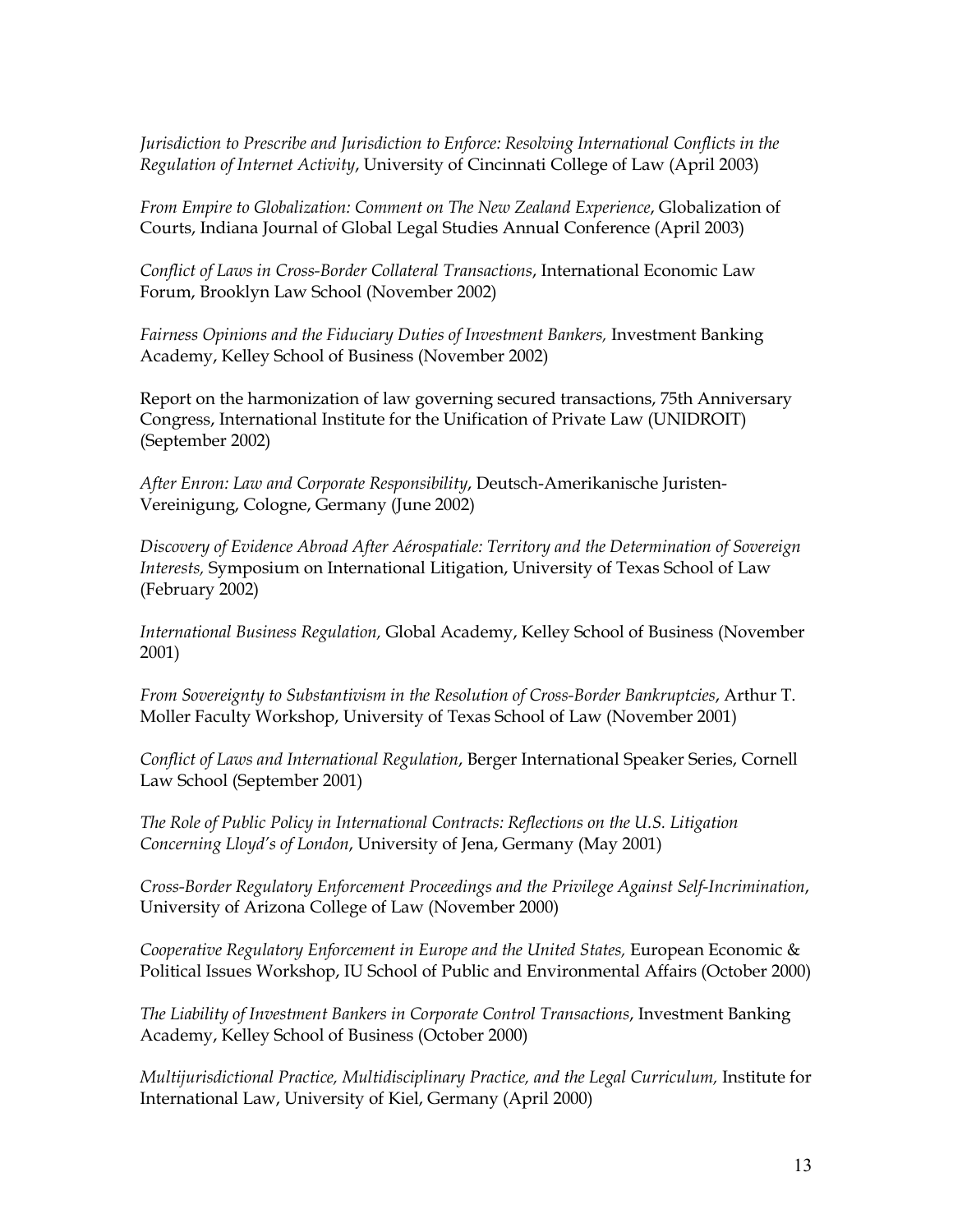*The Private Attorney General in a Global Age,* Faculty Colloquium, IU School of Law (March 2000)

*Duties of Corporate Directors in Mergers and Takeovers,* Investment Banking Academy, Kelley School of Business (April 1999)

*Commercial Law in the New Millennium: International Bankruptcy Law,* Continuing Legal Education seminar, IU School of Law (October 1998)

## **Panels, etc.**

Roundtable on Extraterritoriality, London School of Economics (February 2020)

Panelist, *Navigating the Backlash to International Economic Governance*, Conference on Navigating the Backlash Against Global Law and Institutions, Hamilton Lugar School for Global and International Studies, Indiana University (October 2019)

Panelist, *Teaching and Studying International Law*, Second World Meeting of Societies for International Law, The Hague (September 2019)

Panelist, *World Politics: "International Law First"?*, Joint Panel of the Institut de Droit International and the Hague Academy of International Law, The Hague (August 2019)

Discussant, Columbia-Sorbonne Colloquium on Extraterritoriality, Columbia Law School (November 2018)

Panelist, *Optional Choice of Court Agreements* (report for the United States), International Academy of Comparative Law Quadrennial Congress, Fukuoka, Japan (July 2018)

Commentator, *Crossing Borders: Mapping the Future of Conflict of Laws Scholarship*, Association of American Law Schools Annual Meeting, San Diego, California (January 2018)

Speaker, *The New Internationalism: IOSCO, International Standards, and Capital Markets Regulation*, Centre for International Governance Innovation Roundtable, Ottawa, Canada (June 2017)

Convenor and Moderator, *Detlev Vagts Roundtable: Lawyering in the Age of Transnational Governance*, American Society of International Law Annual Meeting, Washington D.C. (April 2017)

Moderator and Organizer, *Refugee Law in the Context of Mass Migration*, American Society of Comparative Law Annual Meeting, Seattle (October 2016)

Commentator, 11th Annual Comparative Law Work-in-Progress Workshop, University of Illinois, Champaign (April 2016)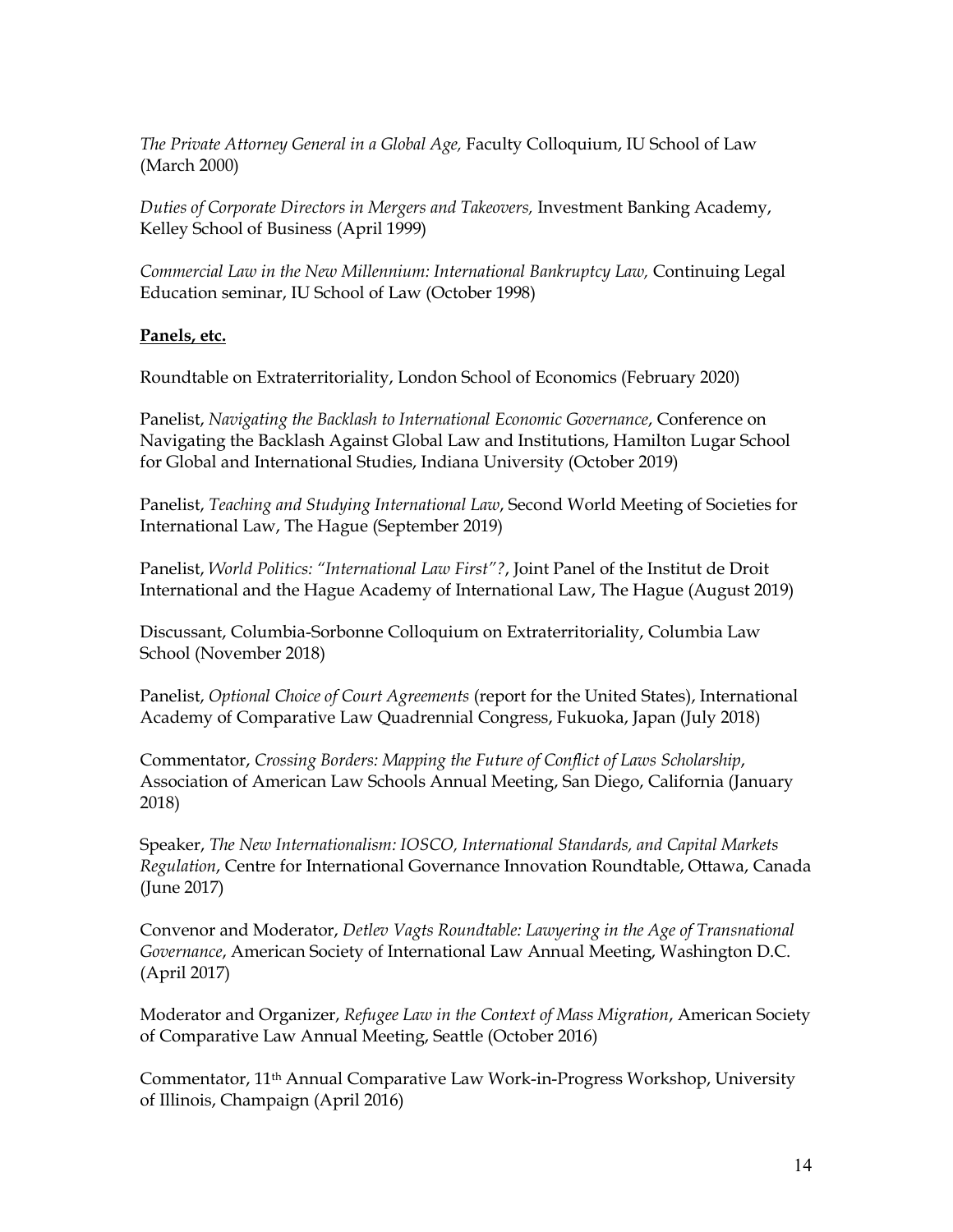Panelist, *Jurisdictional Issues Involving Foreign Investors, Foreign Exchanges, and Foreign Public Companies,* Conference on Public and Private Securities Enforcement, Osgoode Hall Law School, Toronto (October 2015)

Commentator, Transnational Litigation Workshop, Pepperdine Law School (October 2014)

Moderator, panel on *Genetic Technology and Food Security*, International Academy of Comparative Law Quadrennial Congress, Vienna, Austria (July 2014)

Moderator, panel on *The Role of* Lex Situs*,* Symposium on Choice of Law in Cross-Border Bankruptcy Cases, Brooklyn Law School (March 2014)

*Global Securities Litigation: An Argument for Hybrid Regulatory Mechanisms*, Section on Securities Regulation, Association of American Law Schools Annual Meeting, New York (January 2014)

*Private International Law Beyond the Private: Conflicts of Regulatory Law*, American Society of Comparative Law Annual Meeting, Little Rock (October 2013)

*Balancing Global and Domestic Law Courses in the Legal Curriculum*, Jindal Global Law School, India (February 2013)

*Defining the Domestic Interest in International Securities Litigation*, Program on Harmony and Dissonance in International Law, American Society of International Law Annual Meeting, Washington D.C. (March 2011) (paper delivered *in absentia*)

*Morrison and the Role of International Comity*, Program on The Cutting Edge of Extraterritoriality, Association of American Law Schools Annual Meeting, San Francisco (January 2011)

Panelist, Roundtable on *The Idea of Europe on the Twentieth Anniversary of the Opening of the Berlin Wall*, Institute of Germanic Studies, Indiana University—Bloomington (November 2009)

Discussant, Private Enforcement of Competition Law: New Directions, Competition Law Center, George Washington University Law School (February 2009)

Commentator, The Law and Politics of International Cooperation – International Law Roundtable, Vanderbilt Law School (January 2008)

Moderator, *Global Conceptions of Access to Justice*, AALS Annual Meeting (January 2008)

Moderator, *Recognition of Same-Sex Marriage: Conflict of Laws and Public Policy in a Globalizing World*, AALS Annual Meeting (January 2007)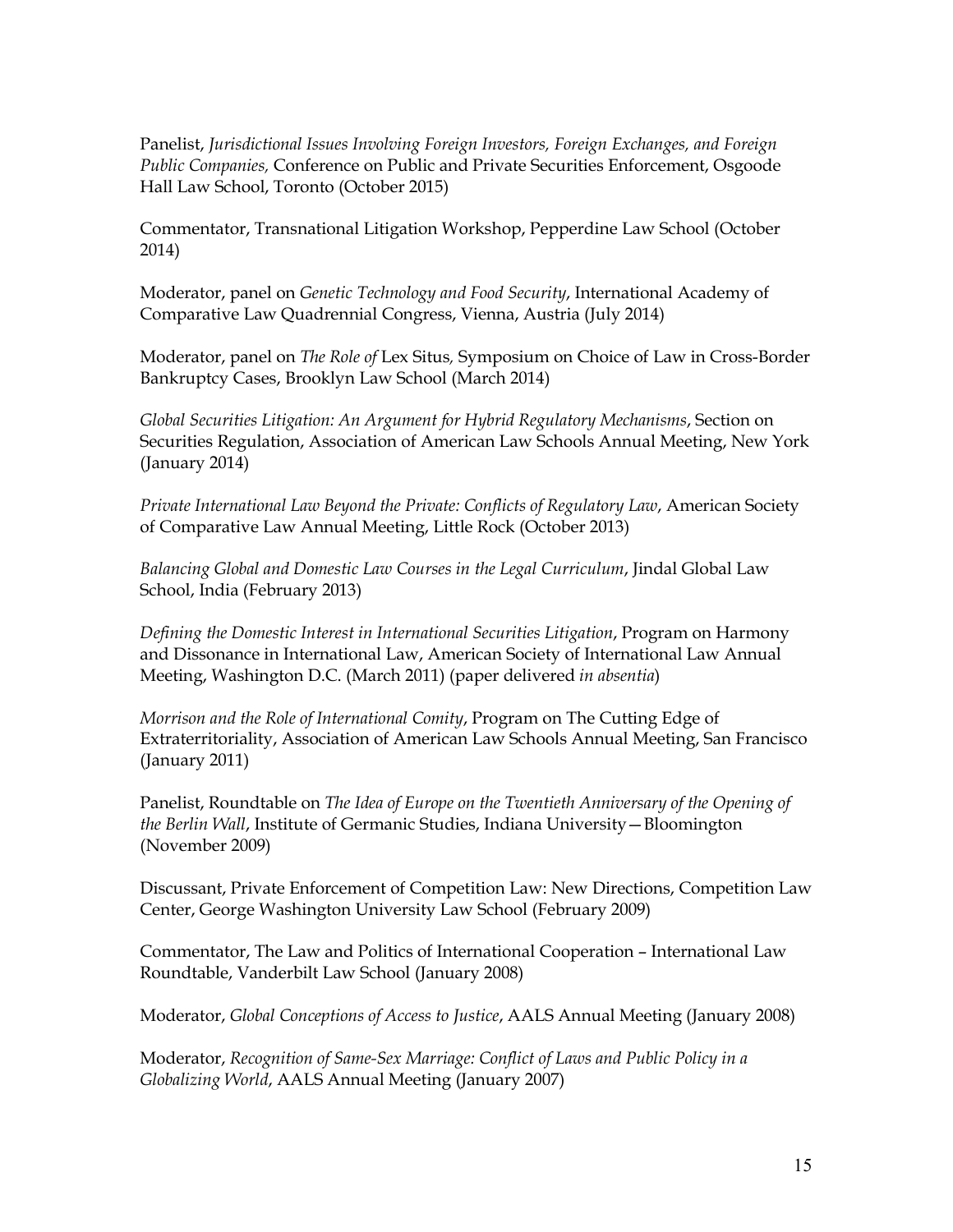Discussant, Globalization and Its Discontents Colloquium, NYU School of Law (November 2006)

Panelist, *Integrating Transnational Legal Perspectives into the First Year Curriculum (Contracts)*, AALS Annual Meeting (January 2006)

Moderator, *Exploring the Breakdown of the Public-Private Divide in International Law and Law-Making*, American Society of International Law Annual Meeting (April 2005)

Discussant, *Globalization and the New Politics of Labor*, Indiana Journal of Global Legal Studies Annual Conference (February 2005)

Moderator, *Regulating Corporations: Who's Making the Rules?*, American Society of International Law Annual Meeting (April 2003)

Panelist, *Corporate Responsibility in the Age of Enron*, Pro & Con (WTIU talk show) (May 2002)

Moderator, *Globalization and Governance: The Prospects for Democracy*, Indiana Journal of Global Legal Studies Symposium (April 2002)

Panelist, Association of American Law Schools Workshop on International Business Transactions (February 2000)

## **Professional Associations and Service**

American Law Institute Member Advisor, Restatement (Fourth) of the Foreign Relations Law of the United States: Jurisdiction and Judgments Member's Consultative Group, Restatement (Third) of the Conflict of Laws

American Society of International Law (ASIL) Vice President (2017-2019) Chair, Program Committee (2018-2020) Co-Chair, Membership Committee (2016-2018) Nominating Committee (2019-2020 (alternate), 2010-2011, 2007-2008, 2005-2006) Chair, Interest Group Review Committee (2007) Executive Council (2004-2007, 2016-2019) 100 Ways Committee (2005-2007) Acting Co-Chair, Private International Law Interest Group (2007) Member, 2005 Joint Hague Conference Program Committee Co-Chair, 2004 Annual Meeting Program Committee Member, 2003 Annual Meeting Program Committee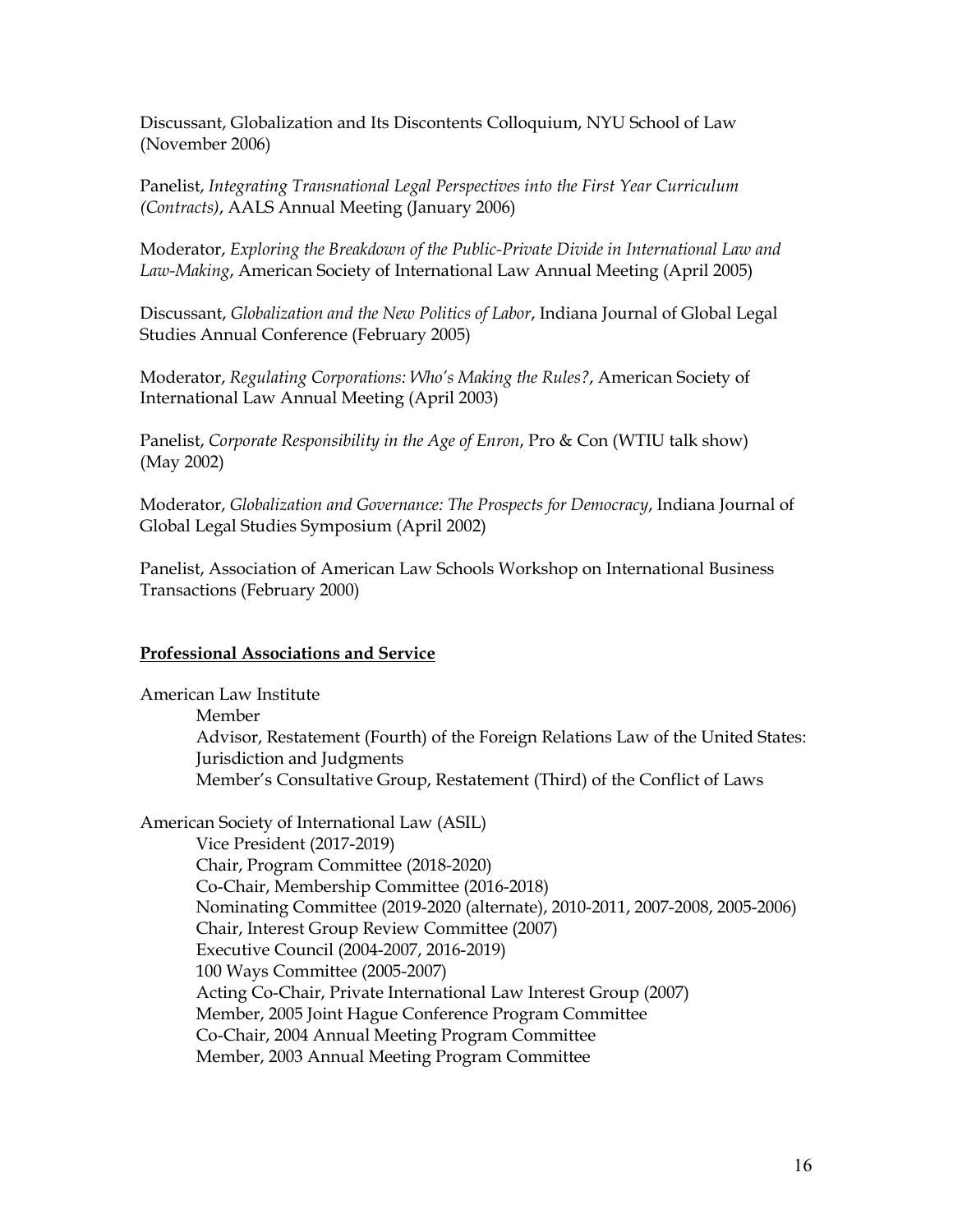Association of American Law Schools Chair, Comparative Law Section (2007) Chair, Conflicts Section (2006) Executive Committee, Conflicts Section (2003, 2004, 2005) Executive Committee, Comparative Law Section (2004, 2005)

> Reporter, ABA Reaccreditation Site Visit Team for Duke Law School (2014) Reporter, ABA Reaccreditation Site Visit Team for University of Colorado School of Law (2015)

American Society of Comparative Law Vice President (2021 to present) Chair, Program Committee (2016) Member, Executive Committee (2007 to 2012) Book Review Editor, American Journal of Comparative Law (2006 to 2011)

International Academy of Comparative Law Titular member since 2012 Associate member, 2007-2012

American Bar Foundation Life Fellow

Member, Fulbright-CIES Advisory Board

Member, Advisory Board, University of Cologne U.S. office

Member, Advisory Board, Max-Planck-Institut für ausländisches und internationales Privatrecht, Hamburg, Germany

Editor, DAJV (German American Law Association) Newsletter

Member, Advisory Board, SSRN Transnational Litigation/Arbitration eJournal

Bar admission: New York (1993) Member, New York Bar Association Member, American Bar Association

Indiana University: Chair, Bloomington Campus Promotion Advisory Committee (2016- 2017); Member, EURO Institute Advisory Board (2015-present); Member, CFO Search Committee (2016); Member, EURO Review Committee (2016); Member, Bloomington Faculty Council Long-Range Planning Committee (2015-2016); Member, CIBER Advisory Board, Kelley School of Business (2015-2019); Member, Vice Provost for Academic Affairs Search Committee (2015); Member, Waterman Professorship Review Committee (2014-15); Member, search and screen committee for International Political Economy position, School of Global and International Studies (2014-15); Member, CFO Search Committee (2013); Chair, Review Committee for Dean of the School of Public and Environmental Affairs (2012-13); Member, West European Studies Advisory Board